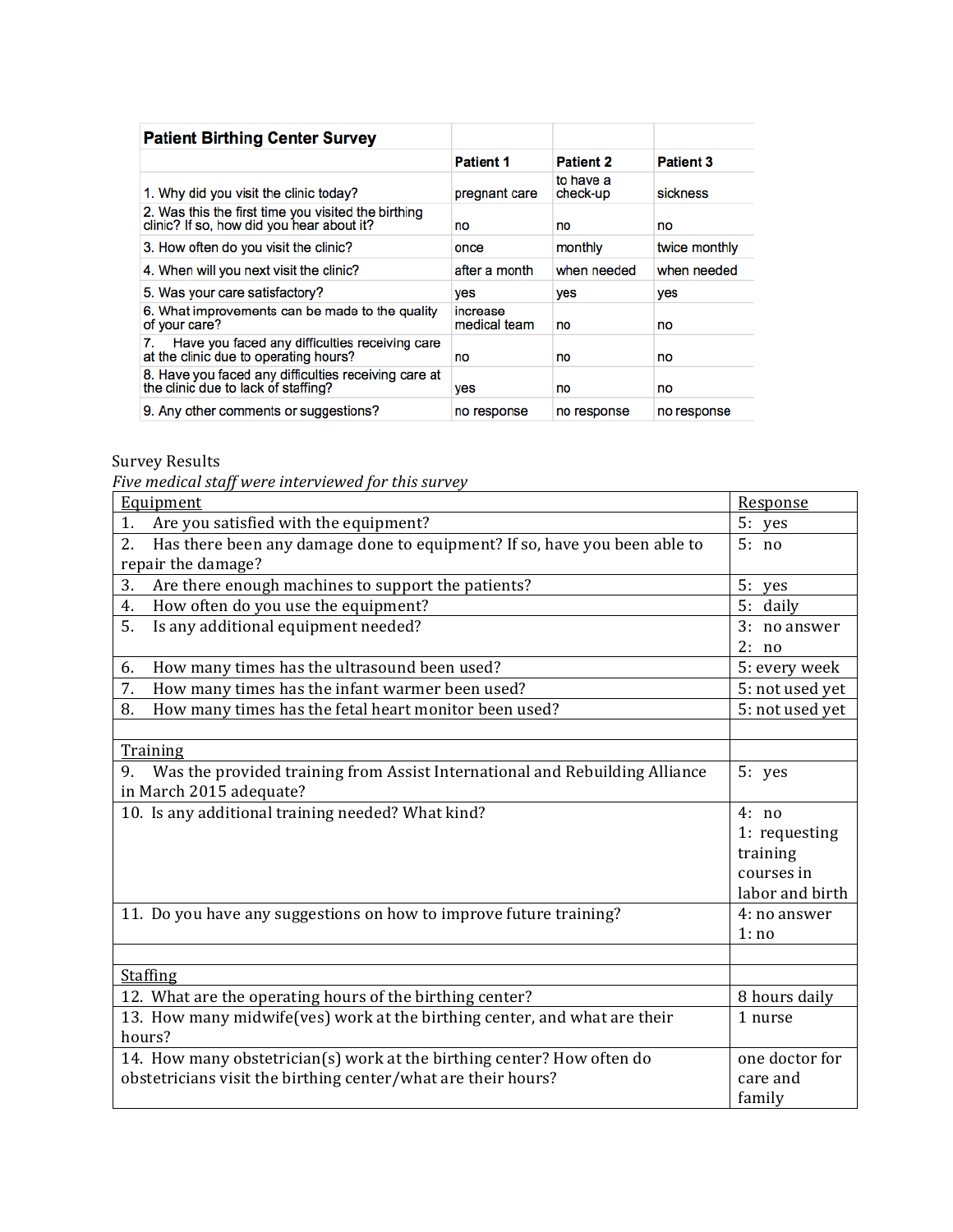|                                                                                      | planning not<br>birth, once a |
|--------------------------------------------------------------------------------------|-------------------------------|
|                                                                                      | week                          |
| 15. Are there doctors on-call 24 hours each day? If so, how many?                    | no                            |
| 16. If there are not doctors on call 24 hours each day, what needs to be done to     | Staffing should               |
| make this a possibility in the future?                                               | be provided                   |
| 17. Please describe the roles of all birthing clinic staff and what their hours are. | one health                    |
|                                                                                      | care doctor,                  |
|                                                                                      | one health                    |
|                                                                                      | education and                 |
|                                                                                      | family                        |
|                                                                                      | planning nurse                |
| 18. What are the challenges you face in regards to staffing?                         | not having the                |
|                                                                                      | needed staff                  |
|                                                                                      |                               |
| Patients                                                                             |                               |
| 19. On average, how many patients come to the birthing center during the week?       | 50                            |
| 20. Which days do you have the most number of patients? How many?                    | Thursdays: 30                 |
| 21. Which days do you have the least number of patients? How many?                   | Tuesdays: 10                  |
| 22. Which types of needs do you assist patients with?                                | Health                        |
|                                                                                      | education                     |
| 23. What are the most common patient visits? The least common?                       | The least                     |
|                                                                                      | common:                       |
|                                                                                      | family                        |
|                                                                                      | planning+lab+                 |
|                                                                                      | U.S                           |
| 24. Are the patients generally satisfied with their visits? Please ask patients for  | 5: yes                        |
| their feedback in the provided survey.                                               |                               |
| 25. What are the traditional birthing methods for people of the area? Where do       | hospital                      |
| women generally have their babies? (continue response in chart below)                |                               |
| 26. How many babies have been born at the birthing center?                           | none                          |
| 27. How many complicated births have come to the center? How many have been          | none                          |
| redirected to other hospitals due to lack of available care at the center?           |                               |
| 28. How many women have died due to complications at the center? How many in         | none                          |
| the surrounding area?                                                                |                               |
| 29. How many babies have died due to birthing complications? How many in the         | none                          |
| surrounding area?                                                                    |                               |
| 30. Please fill out the following chart to the best of your knowledge.               |                               |

## Birthing Methods within Ein al Beida region

| <b>Birthing Method</b> | Number of cases within the past year |                          |         |                |         |
|------------------------|--------------------------------------|--------------------------|---------|----------------|---------|
|                        | Staff $# 1$                          | staff 2                  | staff 3 | staff 4        | staff 5 |
| Home birth             | ۰                                    | $\overline{\phantom{a}}$ |         | N <sub>0</sub> | ۰       |
| Natural birth          | q                                    |                          |         |                |         |